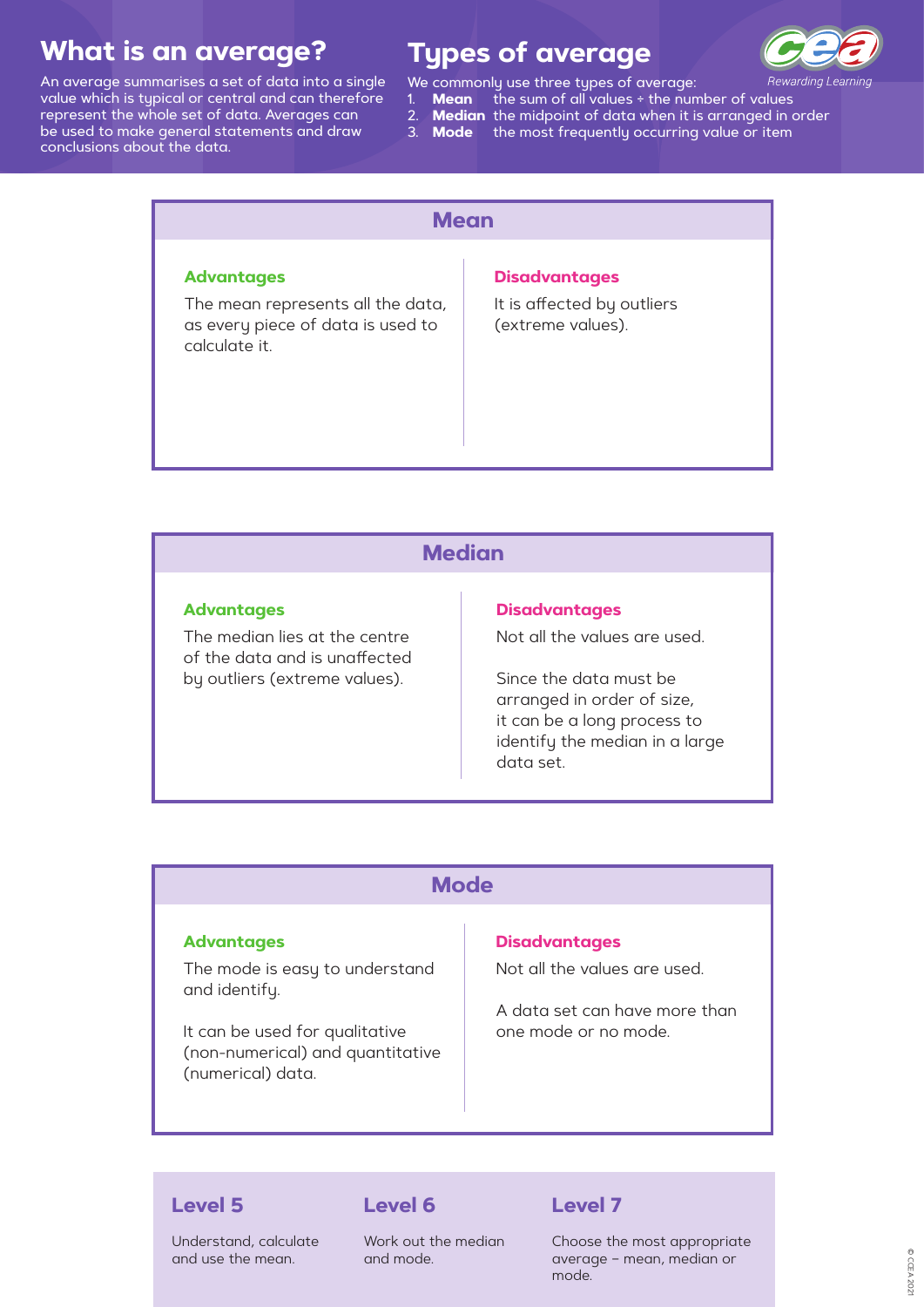# **What is an average?**

An average summarises a set of data into a single value which is typical or central and can therefore represent the whole set of data. Averages can be used to make general statements and draw conclusions about the data.

# **Types of average**

We commonly use three types of average:

- 1. **Mean** the sum of all values ÷ the number of values
- 2. **Median** the midpoint of data when it is arranged in order
- 3. **Mode** the most frequently occurring value or item

## **How to calculate the mean of a set of values**

**Mean** is the sum of all values  $\div$  the number of values.

- 1. Find the total by adding all the values.
- 2. Find how many values there are.
- 3. Divide the total by the number of values.

#### **Example**

Find the **mean** of the following numbers:

13, 18, 13, 14, 13, 16, 14, 21, 13

1.  $13 + 18 + 13 + 14 + 13 + 16 + 14 + 21 + 13 = 135$ 

- 2. 9 values
- 3. 135 ÷ 9 = 15

**Mean = 15**

The mean can be written using mathematical notation.

The sum of all the values can be represented as **∑x ∑** represents 'sum of' and **x** represents all of the values.

> 1, 1, 1, 2, 2, 3, 3, 3, 4, **5**, **6,** 6, 7, 7, 7, 8, 8, 9, 9, 9  $5 + 6 = 11$   $11 \div 2 = 55$

Another way of writing the mean is **x** (x-bar).

## **How to calculate the median of a set of values**

**Median** is the midpoint of data when it is arranged in order.

- 1. Arrange the numbers in order of size, for example smallest to largest.
- 2. Find the middle value by adding 1 to the number of values and dividing by 2

## **Example**

Find the **median** of the following numbers:

- 13, 18, 13, 14, 13, 16, 14, 21, 13
- 1. Arrange in order of size: 13, 13, 13, 13, 14, 14, 16, 18, 21
- 2. Find the middle number. There are nine numbers in the list;  $9 + 1 = 10$ ,  $10 \div 2 = 5$ so the fifth value is in the middle: 13, 13, 13, 13, **14**, 14, 16, 18, 21

#### **Median = 14**

An even number of values, for example 20 values, will have two numbers in the middle. To help find these, add 1 and divide by 2

Furthermore, the sum of all the values divided by the number of values can be represented as **∑x n**

### **Example**

 $20 + 1 = 21$   $21 \div 2 = 10.5$ 

This means, for a set of values, the mean can be written as **∑x n**

> Now, to calculate the median, find the **10th and 11th** values, **add** them together, then **divide** by 2

## **Example**

**Median = 5.5**

## **How to find the mode of a set of values**

**Mode** is the most frequently occurring value in the data.

#### **Example**

Find the **mode** of 13, 18, 13, 14, 13, 16, **Mode = 13, as it a** 

There are times when

### **Example**

Find the mode of 11, 12, 14, 15, 15, 17,

This time there are

There are also times

### **Example**

Find the mode of the following numbers: 17, 19, 20, 22, 24, 26, 29, 31, 35

As each number only appears once, there is no mode.

## **Level 5**

Understand, calculate and use the mean.



| the following numbers:<br>14, 21, 13<br>appears the most often. |  |  |
|-----------------------------------------------------------------|--|--|
|                                                                 |  |  |
| rhen there is more than one mode.                               |  |  |
| the following numbers:<br>18, 19, 19                            |  |  |
| e two modes, 15 and 19 <sup>.</sup>                             |  |  |
| hes when there is no mode at all.                               |  |  |

**Level 6**

Work out the median and mode.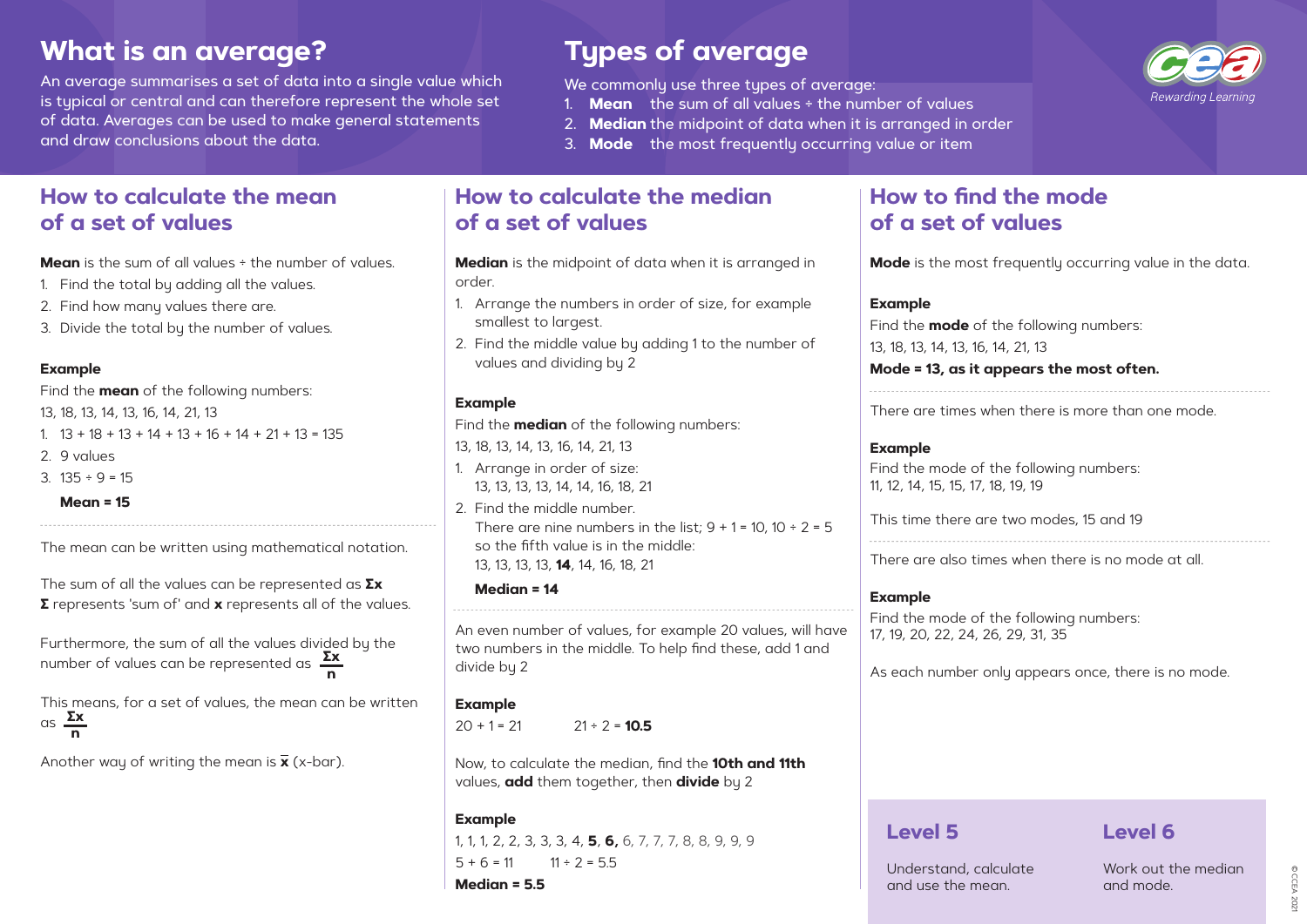# **What is an average?**

An average summarises a set of data into a single value which is typical or central and can therefore represent the whole set of data. Averages can be used to make general statements and draw conclusions about the data.

# **Types of average**

We commonly use three types of average:

- 1. **Mean** the sum of all values ÷ the number of values
- 2. **Median** the midpoint of data when it is arranged in order
- 3. **Mode** the most frequently occurring value or item

## **Identifying the mean, median and mode from a frequency table**

The **mean** is:

#### **the total of all the values ÷ total frequency.**

1. To find the total of all the values:

Add a new column, **fx**

Find **fx** by multiplying the **x** value (numerical data) by its frequency, **f**

**Σfx**, the total of all the values, is the sum of the **fx** column.

- 2. Find the total frequency, **Σf** (sum of all frequencies).
- 3. Divide the total of all the values by the total frequency, **Σfx ÷ Σf**

### **Example**

| Hours of sport,<br>x | <b>Frequency,</b> | <b>Cumulative</b><br><b>Frequency</b> |
|----------------------|-------------------|---------------------------------------|
|                      |                   | $(1 \times 4) = 4$                    |
| 2                    |                   | $(2 \times 7) = 14$                   |
| 3                    |                   | $(3 \times 9) = 27$                   |
|                      | 8                 | $(4 \times 8) = 32$                   |
| 5                    | $\boldsymbol{z}$  | $(5 \times 2) = 10$                   |
|                      | $\Sigma f = 30$   | $\Sigma$ fx = 87                      |

 $Σ$ fx = 4 + 14 + 27 + 32 + 10 = **87**  $Σf = 4 + 7 + 9 + 8 + 2 = 30$ 

**The mean = Σfx ÷ Σf** 

**= 87 ÷ 30**

**= 2.9 hours of sport.**

The **median** is the value of the middle number.

- 1. Find the middle number by calculating the total frequency, **Σf**, adding 1, then dividing by 2
- 2. Use cumulative frequency to find this value.

## **Example**

| Hours of sport,<br>X | Frequency,      | <b>Cumulative</b><br>Frequency |
|----------------------|-----------------|--------------------------------|
|                      |                 |                                |
|                      |                 |                                |
|                      |                 | 20                             |
|                      | 8               |                                |
|                      | 2               |                                |
|                      | $\Sigma f = 30$ |                                |

### $Σf = 30$

 $30 + 1 = 31$ 

 $31 \div 2 = 15.5$ 

The median will be the **15th** and **16th** values. These both occur when **x = 3**, which contains the 12th value to the 20th value.

**The median is 3 hours of sport.**

# The **mode** is easily identified as the value with the

**highest frequency**.

### **Example**

| Hours of sport | Frequency |
|----------------|-----------|
|                |           |
|                |           |
|                |           |
|                |           |
|                |           |

## **The mode is 3 hours of sport.**

## **Identifying the mode from a bar chart**

## **Level 6**

Work out the mean, median and mode of a frequency distribution.

## **Mean Median Mode**